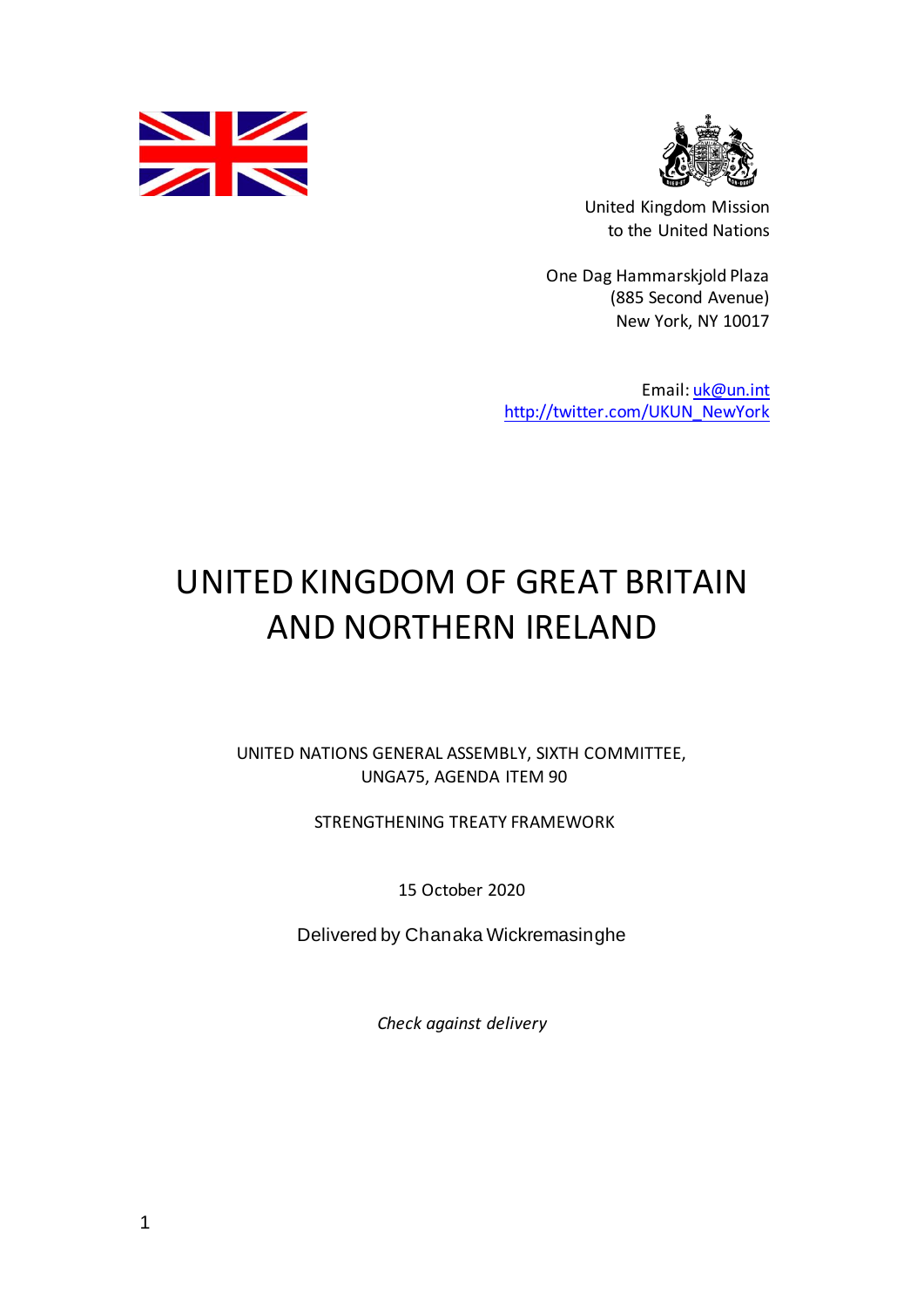## Thank you, Mr. Chair for giving us the floor

The United Kingdom joins others in welcoming the opportunity to speak in support of this agenda item on strengthening and promoting the international treaty framework, which is of particular interest to the United Kingdom.

The United Kingdom is at present engaged in a burst of treaty making, particularly in the field of trade, mostly as a result of its withdrawal from the European Union. The need for processes which facilitate proper treaty making has never been so important.

Last year marked the 50<sup>th</sup> anniversary of the adoption by the United Nations Conference on the Law of Treaties of the Vienna Convention. As a party to over 14,000 international agreements, the United Kingdom continues to benefit from the stability afforded by the Vienna Convention, as well as the wider international treaty framework.

The expeditious processing, registration and publication of treaties and treaty related action is critical to the maintenance of this framework and, so, to the advancement of international law more generally. In this context, the United Kingdom reiterates its appreciation for the role played by the Treaty Section of the Office of Legal Affairs of the Secretariat of the United Nations and, in particular, its implementation of Article 102 of the Charter of the United Nations. It also welcomes the report of the Secretary General on the Review of the Regulations to give effect to Article 102 of the Charter of the United Nations.

As a general practice, the United Kingdom enters into both binding treaties and arrangements not binding under international law, such as understandings or non-binding charters. For binding treaties, these may enter into force upon signature (what we call definitive signature) or following ratification or completion of domestic procedures.